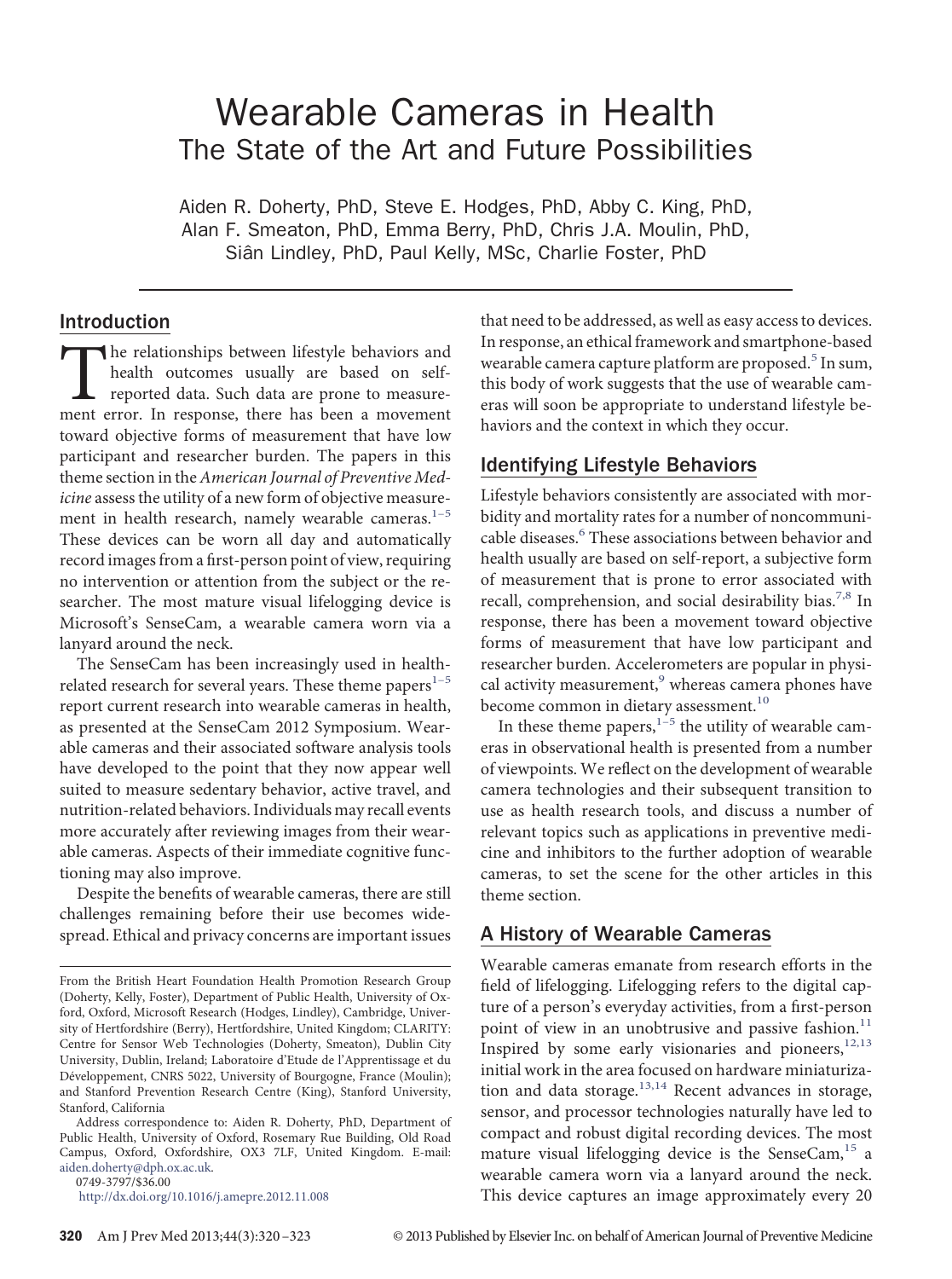seconds, when triggered by sensors that log temperature, movement, light, and passive infrared data.<sup>[15](#page-2-9)</sup>

The SenseCam has been used increasingly in healthrelated research for the past several years. SenseCam images have been shown to operate as powerful autobio-graphic retrieval cues by the neuroscience community.<sup>[16](#page-2-10)</sup> Until recently, much memory-focused lifelogging work has concentrated on rehabilitation of those with cognitive impairment, with positive results. $16,17$  SenseCam images also appear to support rehabilitation from acquired brain injuries through facilitating patient reflection and reminiscence.<sup>[18](#page-2-11)</sup>

SenseCam images also can support other kinds of research. For example, in public health a methodology has been proposed to assess the error inherent in self-report with respect to active travel.<sup>19</sup> The range of cross-disciplinary interest in SenseCam has resulted in the creation of a series of SenseCam Symposia. These events have taken place in Chicago (October 2009); Dublin (September 2010); and Oxford (April 2012). Across these three symposia, a steering committee has selected 53 oral presentations from a range of disciplines [\(Table 1\)](#page-1-0). Improving software tools to manage the increasing volumes of SenseCam data has remained an important topic throughout the series.<sup>20</sup> Meanwhile, initial SenseCam studies exploring the device as an aid to support autobiographic memory are being complemented by studies measuring health behaviors, such as diet and physical activity in healthy individuals. As such, this technology is relevant to health research. This theme section contains fıve relevant papers from the SenseCam 2012 symposium that have been selected and expanded. $1-5$ 

## Wearable Cameras for Monitoring Behavior and Influencing Well-Being

In certain instances, wearable cameras appear to offer an improvement over existing state-of-the-art objective

|                   | 2009           | 2010          | 2012         | Total         |
|-------------------|----------------|---------------|--------------|---------------|
| Memory            | 9              | 6             | 2            | 17            |
| Computing         | 6              | 2             | 5            | 13            |
| Physical activity | $\overline{2}$ | 1             | 5            | 8             |
| Ethnography       | 1              | 2             | 2            | 5             |
| <b>Ethics</b>     | $\mathbf{1}$   | $\mathcal{P}$ | $\mathbf{1}$ | 4             |
| Rehabilitation    | 1              | 1             | 1            | 3             |
| Market research   |                | 1             | $\mathbf{1}$ | $\mathcal{P}$ |
| Nutrition         |                | ∩             | 1            | 1             |

<span id="page-1-0"></span>Table 1. Number of presentations from each discipline area at three SenseCam symposia

measures of lifestyle behaviors and the contexts in which they occur. Measuring health-related lifestyle behaviors at the population level is important to influence policy and design downstream interventions.<sup>21</sup> Cell phones and small customized "eButton" devices have been used to support more complete recording of dietary habits.<sup>10,22,23</sup> The SenseCam has been used in pilot studies and suggests that self-report may be appropriate for measurement of active travel at the group level but not at the individual  $level.<sup>19</sup>$  $level.<sup>19</sup>$  $level.<sup>19</sup>$ 

This theme section further highlights the potential utility of wearable cameras for measuring sedentary behavior and nutrition-related behaviors, as compared to acceler-ometers<sup>[4](#page-2-13)</sup> and self-report. Kerr et al.<sup>[1](#page-2-0)</sup> note that wearable cameras have advantages over accelerometers as a criterion measure to understand the type and context of sedentary behaviors in free-living conditions. O'Loughlin and colleagues<sup>[2](#page-2-14)</sup> recognize inherent flaws associated with accurately measuring diet-related behaviors through the use of either self-report or manual photo capture. With the support of wearable cameras, they have found that participants could provide a more accurate estimate of total energy intake.

There may be an improvement in immediate cognitive functioning for healthy individuals when reviewing images from wearable cameras. Clinical case studies have demonstrated dramatic improvements in autobiographic memory recall when reviewing lifelog images as noted by Silva et al. $3$  However, these authors have now identified that the effect of reviewing wearable camera images may improve immediate cognitive functioning in some groups of healthy individuals as well. $3$ 

#### Challenges in Using Wearable Cameras

There are a number of challenges for researchers to consider when using wearable cameras in observational health research. The authors in this theme section have identifıed specifıcally the following issues: diffıculty in getting large sample sizes, poor operation of the camera in areas of low lighting, the time-consuming analysis onus on the researcher, incorrect positioning of the camera, and variability in subject compliance.  $1-4,19$  It may be possible to mitigate the last two challenges in future research efforts using wearable cameras by encouraging participants to wear a camera at chest level or higher<sup>2</sup> and ideally provide incentives to increase compliance.<sup>[1](#page-2-0)</sup> Although current wearable cameras inherently will struggle in dark environments, $^{24}$  $^{24}$  $^{24}$  the issue of time-consuming analysis may ease as automated techniques to recognize lifestyle behaviors from lifelog images mature. $^{25}$  $^{25}$  $^{25}$ 

Among the most signifıcant barriers to widespread use of wearable cameras are ethical and privacy concerns. All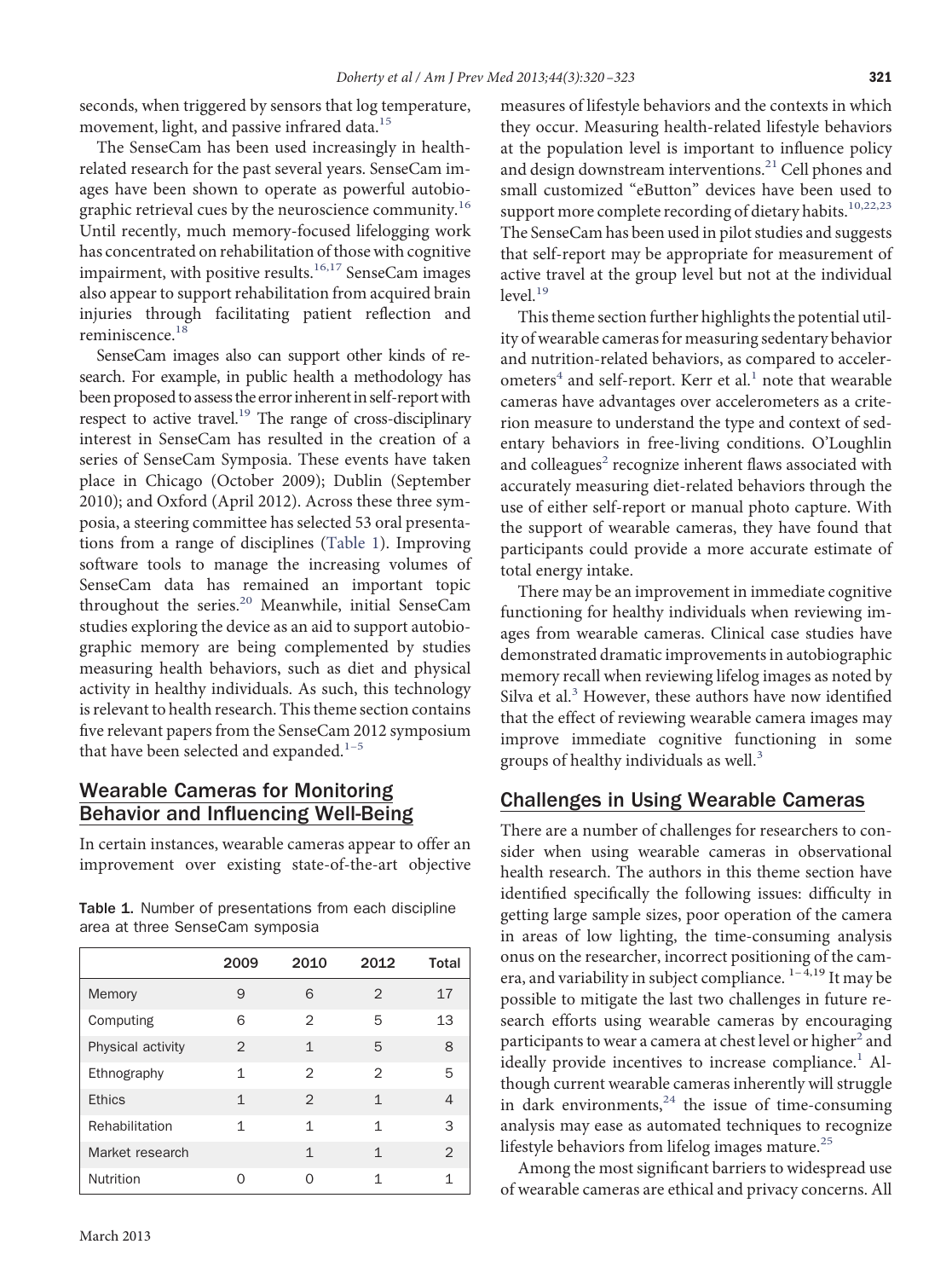research reported in this theme section has received ethical approval from relevant institutional ethics boards. However, when wearable camera research has been presented in conferences across scientifıc domains, the issue of ethics and privacy is often raised. Kelly et al.<sup>5</sup> have elaborated on the specifıc issues raised and have proposed an ethical framework for wearable camera research. This is the fırst such proposed framework and should serve as a checklist for those observing health behaviors using wearable cameras.

One final area that has been highlighted as inhibiting adoption of wearable cameras in some domains is the limited availability of suitable devices. The Vicon Revue [\(viconrevue.com\)](http://viconrevue.com) has been used by many researchers, but for some the £300 (US\$477) unit price is limiting. In response, Gurrin and colleagues<sup>4</sup> present a wearable camera platform for research, which is based on a smartphone. Android smartphones are now available for under £100 (US\$160), and are already in wide use. The cell phone may have limitations as an image-capture device because of its being used for other functions. A variation on this approach is a wearable camera that connects wirelessly to a smartphone.<sup>26</sup> Combining such hardware devices with Gurrin's cell phone software platform $4$  may be a route to provide ubiquitous access to wearable cameras for health research. We hope that ultimately such cheaper devices may help address health-related issues in developing nations.

#### Conclusion

Wearable cameras are becoming viable for the observation of lifestyle behaviors. The hardware and software has been improved iteratively in the computer science community for the past 20 years. Recent devices are now practical to use in health research, as demonstrated in these papers. $1-5$  It is acknowledged that further development of ethical frameworks and improvements in data-management procedures are required. However, initial fındings demonstrate that wearable cameras can be an important new methodology in observing and understanding participant behavior and the context in which it occurs.

A drawback of some public health interventions is that the participating individuals often tend to perceive small benefits to population strategies for disease prevention. $27$ Perhaps the highly stimulating nature of reviewing wearable images<sup>3</sup> and the ability to personalize feedback<sup>23</sup> could mean that wearable cameras can provide support as a lifestyle behavior change catalyst.

AD is a Marie Curie postdoctoral research fellow supported by the Irish Health Research Board under grant number MCPD/ 2010/12. AD and AS are supported by the Science Foundation Ireland under Grant No. 07/CE/I1147. CF is funded by the

British Heart Foundation under Grant No. 021/P&C/ Core/2010/HPRG.

CJM is supported by a research donation from Microsoft Research Cambridge to cover the travel expenses associated with presenting research about SenseCam in a series of seminars (2011–2012). No other authors reported fınancial disclosures.

#### <span id="page-2-0"></span>References

- 1. Kerr J, Marshall SJ, Godbole S, et al. Using the SenseCam to improve classifıcations of sedentary behavior in free living settings. Am J Prev Med 2013;44(3):290– 6.
- <span id="page-2-14"></span>2. O'Laughlin G, Cullen SJ, McGoldrick A, et al. Using a wearable camera to increase the accuracy of dietary analysis. Am J Prev Med 2013; 44(3):297–301.
- <span id="page-2-15"></span>3. Silva AR, Pinho S, Macedo LM, Moulin CJ. Immediate benefıts of SenseCam review on neuropsychological test performance. Am J Prev Med 2013;44(3):302–7.
- <span id="page-2-13"></span>4. Gurrin C, Qiu Z, Hughes M, et al. The SmartPhone as a platform for wearable cameras in health research. Am J Prev Med 2013; 44(3):308 –13.
- <span id="page-2-1"></span>5. Kelly P, Badland H, Kerr J, et al. An ethical framework for automatedwearable cameras in health behaviour research. Am J Prev Med 2013;44(3):314 –9.
- <span id="page-2-3"></span><span id="page-2-2"></span>6. WHO. Global recommendations on physical activity for health. Geneva: World Health Organisation, 2010.
- 7. Kelly P, Doherty AR, Berry E, Hodges S, Batterham AM, Foster C. Can we use digital life-log images to investigate active and sedentary travel behaviour? Results from a pilot study. Int J Behav Nutr Phys Act 2011;8:44.
- 8. Armstrong N, Welsman JR. The physical activity patterns of European youth with reference to methods of assessment. Sports Med 2006;36:1067– 86.
- <span id="page-2-4"></span>9. Troiano RP, Berrigan D, Dodd KW, Masse LC, Tilert T, McDowell M. Physical activity in the United States measured by accelerometer. Med Sci Sports Exerc 2008;40:181– 8.
- <span id="page-2-5"></span>10. Zhu F, Bosch M, Woo I, et al. The use of mobile devices in aiding dietary assessment and evaluation. IEEE J Sel Top Signal Process  $2010;4(4):756-66.$
- <span id="page-2-7"></span><span id="page-2-6"></span>11. Bell G, Gemmell J. Total recall: how the e-memory revolution will change everything. New York: Penguin, 2009.
- <span id="page-2-8"></span>12. Bush V. As we may think. The Atlantic Monthly 1945;176(1):101– 8.
- 13. Mann S. Wearable computing: a fırst step toward personal imaging. Computer 1997;30:25–32.
- <span id="page-2-9"></span>14. Aizawa K, Ishijima KI, Shiina M. Summarizing wearable video. International Conference on Image Processing, 2001:398 – 401.
- 15. Hodges S,Williams L, Berry E, et al. SenseCam: a retrospective memory aid. UbiComp: 8th International Conference on Ubiquitous Computing. Vol. 4602 of LNCS. Berlin: Springer, 2006:177–93.
- <span id="page-2-10"></span>16. Berry E, Hampshire A, Rowe J, et al. The neural basis of effective memory therapy in a patient with limbic encephalitis. J Neurol Neurosurg Psychiatry 2009;80(3):582– 601.
- 17. Pauly-Takacs K, Moulin CJA, Estlin EJ. SenseCam as a rehabilitation tool in a child with anterograde amnesia. Memory 2011;19(7): 705–12.
- <span id="page-2-11"></span>18. Brindley R, Bateman A, Gracey F. Exploration of use of SenseCam to support autobiographical memory retrieval within a cognitivebehavioural therapeutic intervention following acquired brain injury. Memory 2011;19(7):745–57.
- <span id="page-2-12"></span>19. Kelly P, Doherty AR, Hamilton A, et al. Investigating the error on self-reported journey durations in school children. Am J Prev Med 2012;43(5):546 –50.